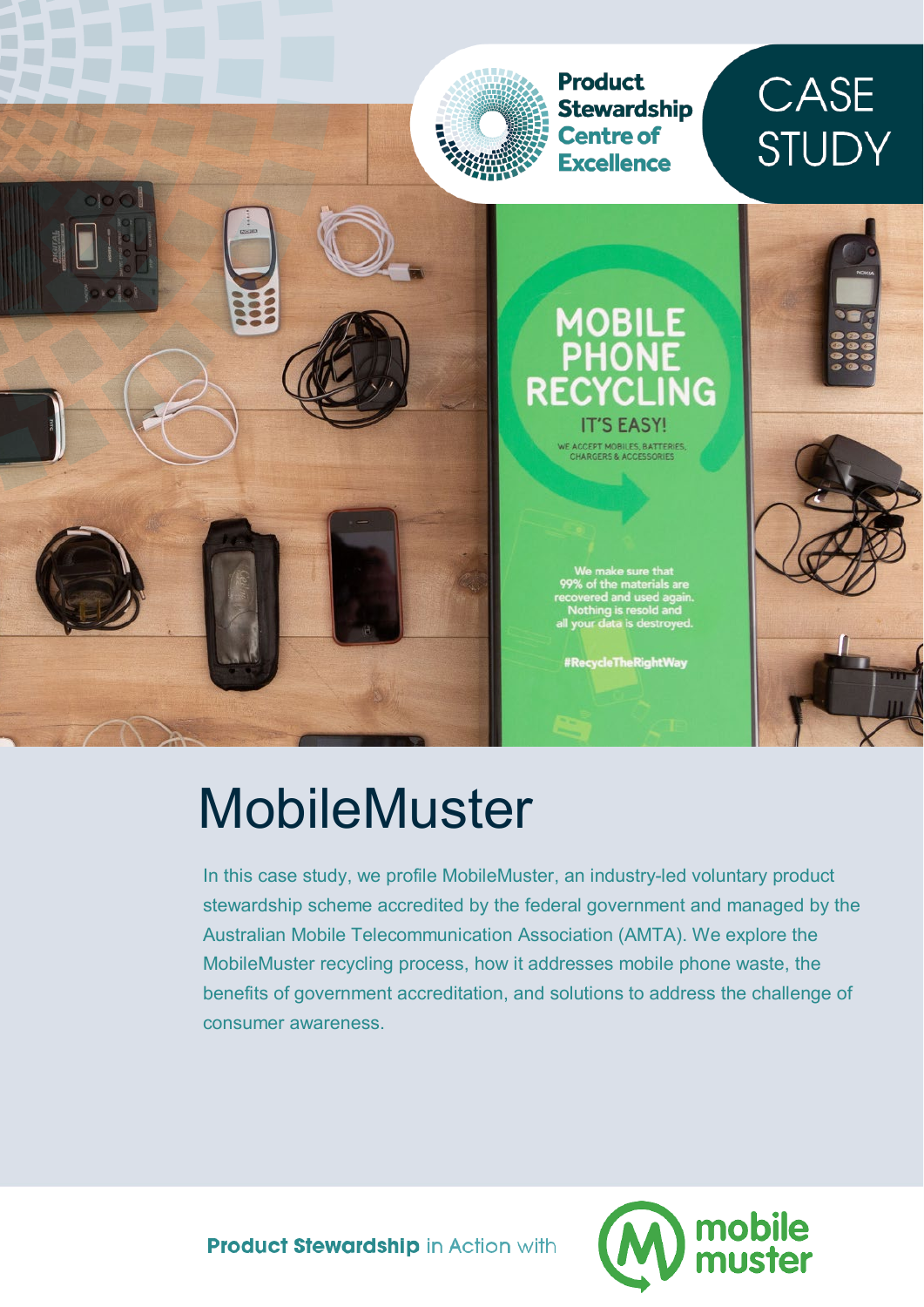# **INTRODUCTION**

In this case study, we focus on MobileMuster. Founded in 1998, MobileMuster is an industryled voluntary product stewardship scheme accredited by the federal government and managed by the Australian Mobile Telecommunications Association (AMTA).<sup>1</sup> It is also Australia's first carbon neutral product stewardship scheme, having achieved certification under the Climate Active program.2

MobileMuster is guided by the following key objectives:

- **Environmental:** Reduce landfill and CO2 emissions by optimising resource recovery
- **Social:** Garner awareness by informing the community about the program
- **Policy:** Enable members to deliver a product stewardship scheme
- **Economic:** Deliver an efficient, equitable and sustainable program for its members.<sup>3</sup>

Members of MobileMuster, include the handset manufacturers Alcatel, Apple, HMD Global, HTC, Huawei, Google, Motorola, Oppo, Samsung, Vigo Mobile Australia and ZTE; network carriers Belong Mobile, Optus, Telstra, TPG, Telecom; and accessory manufacturers and distributors Cellnet Australia and Force Technology. Members of the scheme voluntarily fund the promotion, collection and recycling of mobile phones, their batteries, chargers, accessories, mobile modems and smart watches.

#### **THE 101 ON MOBILE PHONE WASTE**

In Australia, it has been estimated there are more phones than people.<sup>4</sup> Independent research conducted by IPSOS, on behalf of AMTA, indicates that we are holding onto our mobile phones for longer than ever before. Australians are slower to upgrade their devices, which means mobile phones are being used for longer by the same owner. The research indicates that the average mobile phone replacement cycle has reached 30 months in Australia, with roughly 62% of Australians choosing to keep an extra mobile phone around 'just in case'.5

The consumption and storage of mobile phones products has created a significant challenge with respect to e-waste, which is increasing at rate three times faster than general waste in Australia.<sup>6</sup> Recovering materials that go into making a phone – such as glass, aluminium, small amounts of precious metals including gold and silver, steel, plastic, and paper – helps to reduce the demand for raw material production and associated CO2 emissions.

## **THE MOBILEMUSTER RECYCLING PROCESS**

The MobileMuster recycling process starts by collecting unwanted phones, including their batteries and their accessories being either dropped off at one of their 3000 nationwide collection points or mailed back free of charge.7 Phones are shipped to the closest recycling facility (either in Sydney or Melbourne) to be sorted and dismantled by hand, that also supports local job creation.

Through MobileMuster recycling processes, over 95% of materials are recovered, and the recovered resources can then be used in the manufacturing of new products. MobileMuster is contributing to a circular system that saves energy, reduces landfill waste and CO2 emissions, while also conserving raw materials. This is beneficial as several materials that make-up a phone are nonrenewable resources that are finite given known stocks. For instance, circuit boards are smelted at high temperatures to separate and recover precious metals like gold and silver.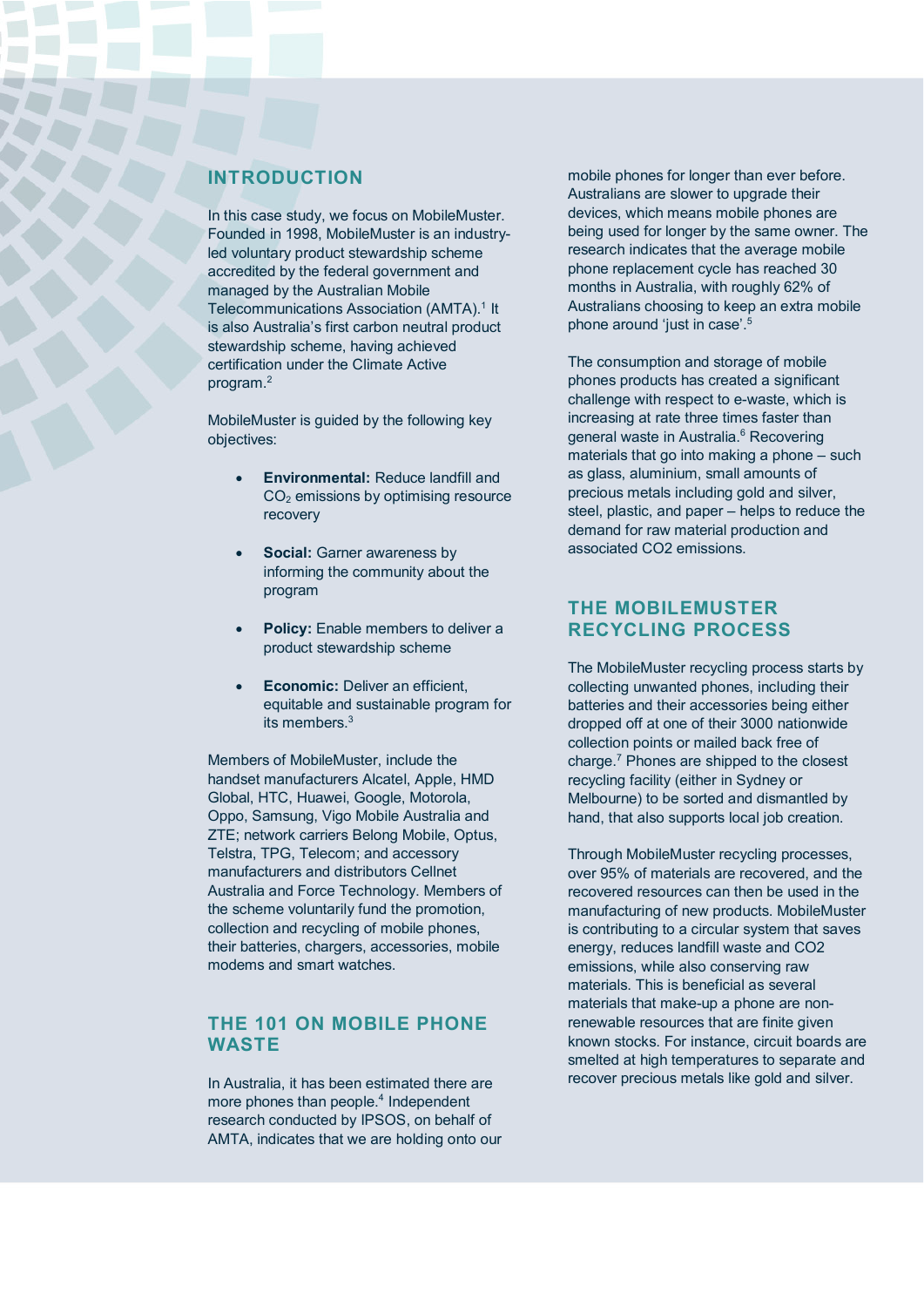#### **ACCREDITED PRODUCT STEWARDSHIP**

MobileMuster is also accredited under the Recycling and Waste Reduction Act 2020.8 The Australian Government "accredits arrangements that effectively manage the negative environmental impacts of products throughout their life".<sup>9</sup>

According to the Department of Agriculture, Water and Environment (DAWE):

*"Accreditation enables industry led product stewardship arrangements to demonstrate to businesses and consumers that the arrangement has the Australian Government's stamp of approval. This provides confidence that the arrangement's environmental and human health outcomes have been verified and will contribute to Australia's recycling and waste reduction objectives."* <sup>10</sup>

There are several benefits of accreditation including the use of the Australian Government product stewardship logo that communicates to the public that an arrangement:

- Is Australian Government accredited;
- Achieves sustainable outcomes;
- Aligns with circular economy principles; and
- $\bullet$  Has high industry support.<sup>11</sup>

Additional benefits of accreditation include: a competitive advantage because the public knows that an industry has worked to reduce the negative impacts from its products. It also provides an additional means of demonstrating sustainability claims when competing in government procurement activities.

# **THE CHALLENGE: RAISING CONSUMER AWARENESS**

Despite these initiatives, consumer awareness and engagement, one of the guiding principles of MobileMuster, continues to be a challenge to both the program and the entire telecommunications sector in Australia. For example, it is estimated that 2 in 3 Australia hold onto their old phones.<sup>12</sup> With one in three Australians expressing data privacy concerns, the challenge then becomes how to increase consumer awareness of stewardship schemes that exists for mobile phones, as well as confidence in these services <sup>13</sup>

# **SOLUTIONS**

To address this challenge, MobileMuster recently launched a plan to increase its accessibility of mobile phone returns. For example, in addition to their current 3000 collection points, as of late 2021, every Woolworths supermarket in Australia now has a collection point for unwanted phones and batteries.14

MobileMuster has also created a new social media campaign with Professor Alan Duffy, an astrophysicist from Swinburne University. The campaign aims to reach new audiences with short, insightful videos that communicate the environmental impact of the MobileMuster program in an accessible manner.15 One such video highlights that if every old phone in Australia were recycled it saves 1,930 tonnes of CO2 emissions or the equivalent of planting 50,000 trees. This is in addition to a growing number of "how to" articles in newspapers which include discussion of the MobileMuster collection process.16

Lastly, MobileMuster is raising awareness through charitable giving initiatives. For example, funding provided to organisations such as OZHarvest, Landcare Australia, Salvos, Able Australia, and Take 3 for the Sea. These organisation not only support local charities and those in need but also aim to incentivise consumers to recycle.<sup>17</sup>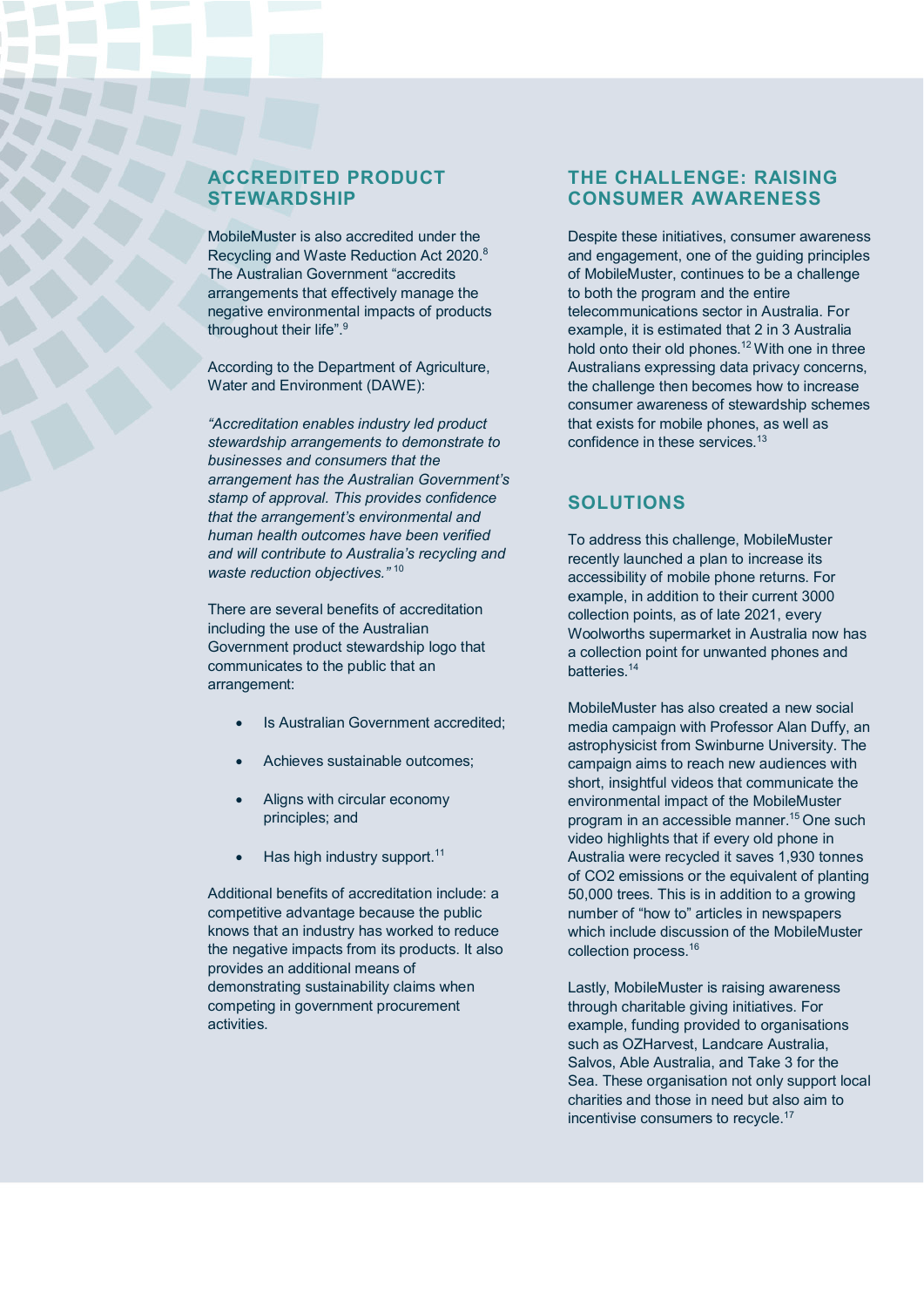#### **FOOTNOTES**

 $1$  The vision of the AMTA is "to promote an environmentally sustainable, socially and economically responsible and successful mobile telecommunications industry in Australia".

<sup>2</sup> <https://www.mobilemuster.com.au/recycling/>

<sup>3</sup> [https://www.mobilemuster.com.au/wp](https://www.mobilemuster.com.au/wp-content/uploads/2020/11/AnnualReport2020.pdf)[content/uploads/2020/11/AnnualReport2020.p](https://www.mobilemuster.com.au/wp-content/uploads/2020/11/AnnualReport2020.pdf) [df](https://www.mobilemuster.com.au/wp-content/uploads/2020/11/AnnualReport2020.pdf)

[4 https://www.sbs.com.au/topics/science/earth/](https://www.sbs.com.au/topics/science/earth/article/2016/02/24/comment-dont-chuck-old-mobile-phone-theres-gold-there) [article/2016/02/24/comment-dont-chuck-old](https://www.sbs.com.au/topics/science/earth/article/2016/02/24/comment-dont-chuck-old-mobile-phone-theres-gold-there)[mobile-phone-theres-gold-there](https://www.sbs.com.au/topics/science/earth/article/2016/02/24/comment-dont-chuck-old-mobile-phone-theres-gold-there)

[5 https://www.mobilemuster.com.au/wp](https://www.mobilemuster.com.au/wp-content/uploads/2020/09/Mobile-phone-use-reuse-and-recycling.pdf)[content/uploads/2020/09/Mobile-phone-use](https://www.mobilemuster.com.au/wp-content/uploads/2020/09/Mobile-phone-use-reuse-and-recycling.pdf)[reuse-and-recycling.pdf](https://www.mobilemuster.com.au/wp-content/uploads/2020/09/Mobile-phone-use-reuse-and-recycling.pdf)

<sup>6</sup> [https://www.theguardian.com/money/2021/](https://www.theguardian.com/money/2021/feb/09/refurbished-smartphones-are-widely-available-so-should-you-buy-one) [feb/09/refurbished-smartphones-are-widely](https://www.theguardian.com/money/2021/feb/09/refurbished-smartphones-are-widely-available-so-should-you-buy-one)[available-so-should-you-buy-one](https://www.theguardian.com/money/2021/feb/09/refurbished-smartphones-are-widely-available-so-should-you-buy-one)

[7 https://www.mobilemuster.com.au/recycling/](https://www.mobilemuster.com.au/recycling/)

8 MobileMuster first received accreditation from the Australian Government in 2014 under the Product Stewardship Act 2011. The most recent accreditation (received mid-2019) will be in place until 2024.

[9 https://www.environment.gov.au/protection/](https://www.environment.gov.au/protection/waste/product-stewardship) [waste/product-stewardship](https://www.environment.gov.au/protection/waste/product-stewardship)

1[0 https://www.environment.gov.au/protection/](https://www.environment.gov.au/protection/waste/product-stewardship/product-schemes/voluntary-product-stewardship) [waste/product-stewardship/product](https://www.environment.gov.au/protection/waste/product-stewardship/product-schemes/voluntary-product-stewardship)[schemes/voluntary-product-stewardship](https://www.environment.gov.au/protection/waste/product-stewardship/product-schemes/voluntary-product-stewardship)

1[1 https://www.environment.gov.au/protection/](https://www.environment.gov.au/protection/waste/product-stewardship/product-schemes/voluntary-product-stewardship) [waste/product-stewardship/product](https://www.environment.gov.au/protection/waste/product-stewardship/product-schemes/voluntary-product-stewardship)[schemes/voluntary-product-stewardship](https://www.environment.gov.au/protection/waste/product-stewardship/product-schemes/voluntary-product-stewardship)

1[2 https://www.mobilemuster.com.au/wp](https://www.mobilemuster.com.au/wp-content/uploads/2020/09/Mobile-phone-use-reuse-and-recycling.pdf)[content/uploads/2020/09/Mobile-phone-use](https://www.mobilemuster.com.au/wp-content/uploads/2020/09/Mobile-phone-use-reuse-and-recycling.pdf)[reuse-and-recycling.pdf](https://www.mobilemuster.com.au/wp-content/uploads/2020/09/Mobile-phone-use-reuse-and-recycling.pdf)

1[3 https://www.mobilemuster.com.au/mobile](https://www.mobilemuster.com.au/mobile-phone-use-reuse-and-recycling/)[phone-use-reuse-and-recycling/](https://www.mobilemuster.com.au/mobile-phone-use-reuse-and-recycling/)

1[4 https://www.woolworths.com.au/shop/](https://www.woolworths.com.au/shop/discover/sustainability/recycling-unit) [discover/sustainability/recycling-unit](https://www.woolworths.com.au/shop/discover/sustainability/recycling-unit)

1[5 https://7news.com.au/business/campaign-to](https://7news.com.au/business/campaign-to-recycle-millions-of-old-phones-c-2261417)[recycle-millions-of-old-phones-c-2261417](https://7news.com.au/business/campaign-to-recycle-millions-of-old-phones-c-2261417)

1[6 https://www.smh.com.au/technology/how-to](https://www.smh.com.au/technology/how-to-recycle-your-old-tech-20181222-p50nxb.html)[recycle-your-old-tech-20181222-p50nxb.html](https://www.smh.com.au/technology/how-to-recycle-your-old-tech-20181222-p50nxb.html)

1[7 https://www.mobilemuster.com.au/](https://www.mobilemuster.com.au/)

#### **CONTACTS**

**MobileMuster**

• Spyro Kalos, Head of MobileMuster, Spyro.Kalos@amta.org.au

**Product Stewardship Centre of Excellence**

- Web: https://stewardshipexcellence.com.au/
- Email: info@stewardshipexcellence.com.au
- Twitter: @stewardshipAU